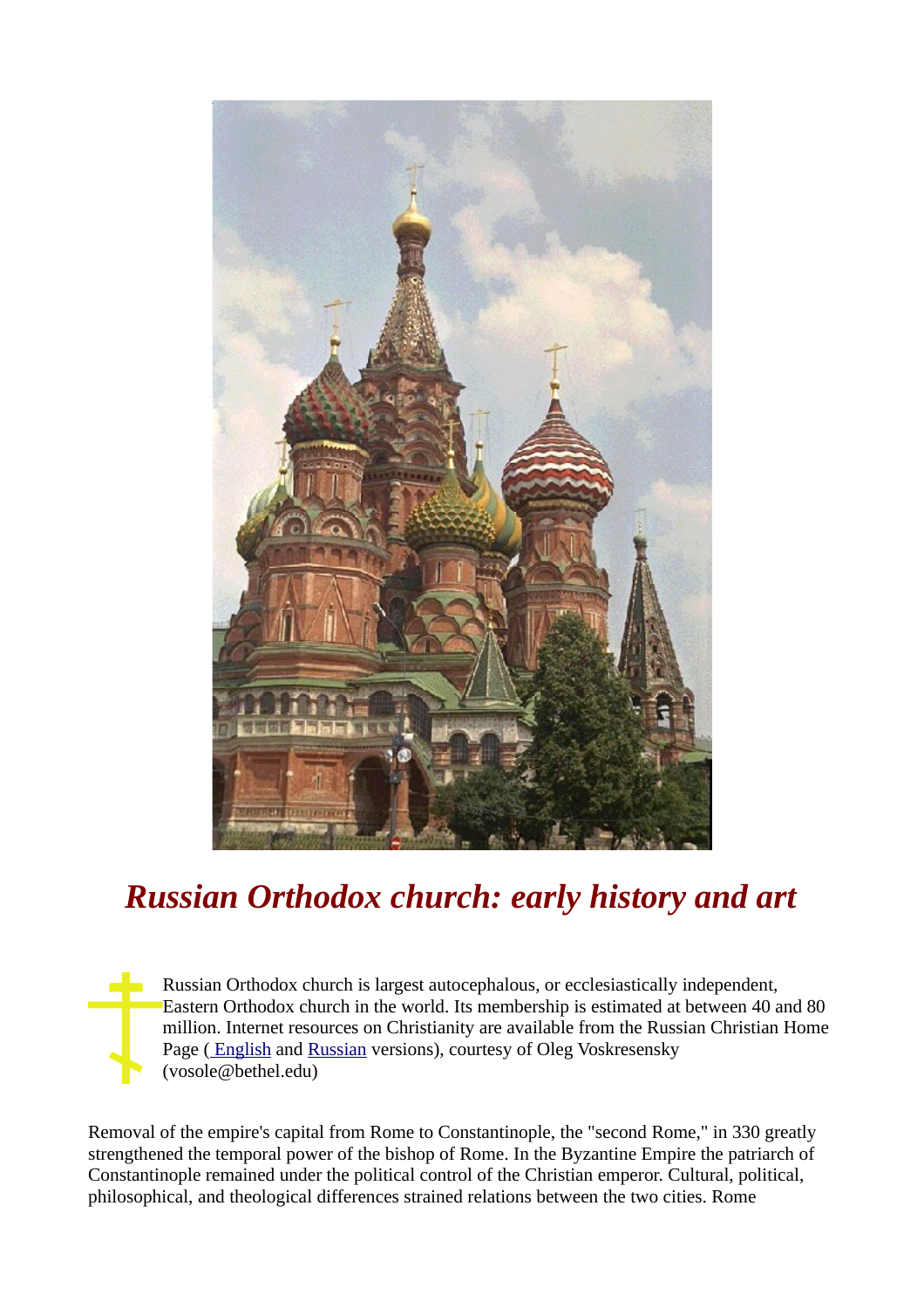demanded Latin as the one ecclesiastical language, but Constantinople encouraged national languages for the liturgy and emphasized translation of the Scriptures. In 1054 leaders of the two bodies excommunicated each other.

One reflection of growing difficulties lay in counterclaims to pursue mission in and hold the allegiance of border areas between the two jurisdictions. Rostislav of Great Moravia sought help from the Emperor, who (presumably through the Patriarch) in about 862 sent two brothers, Constantine (later called Cyril; c. 827-869) and Methodius (c. 825-884), from Constantinople to Moravia. They provided Scriptures and liturgy in the mother tongue of each people evangelized. They also trained others in their methods--a major factor in winning Bulgaria.

Constantinople's greatest mission outreach was to areas known as Kievan Rus that later became Russia. Christianity was apparently introduced into Kievan Rus by Greek missionaries from Byzantium in the 9th century. An organized Christian community is known to have existed at Kiev as early as the first half of the 10th century, and in 957 Olga, the regent of Kiev, was baptized in Constantinople. Undoubtedly influenced by his Christian grandmother and by a proposed marriage alliance with the Byzantine imperial family, Olga's grandson Vladimir I (c. 956-1015) prince of Kiev, from among several options, chose the Byzantine rite. Baptized in 988, he led the Kievans to Christianity. His son Yaroslav encouraged translations and built monasteries.

Under Vladimir's successors, and until 1448, the Russian church was headed by the metropolitans of Kiev (who after 1328 resided in Moscow) and formed a metropolitanate of the Byzantine patriarchate.

While Russia lay under Mongol rule from the 13th [\(Genghis Khan's](http://vvv.com/khan/khan.html) army entered Russia in 1220s) through the 15th century, the Russian church enjoyed a favoured position, obtaining immunity from taxation in 1270. This period saw a remarkable growth of monasticism. The Monastery of the Caves (Pecherska Lavra) in Kiev, founded in the mid-11th century by the ascetics St. Anthony and St. Theodosius, was superseded as the foremost religious centre by [the Monastery of the Holy Trinity,](http://www.friends-partners.org/oldfriends/mes/russia/moscow/sergiev/main.html) which was founded in the mid-14th century by [St. Sergius of Radonezh](http://solar.rtd.utk.edu/friends/mes/trinity/sergii.gif) (in what is now [the city of](http://www.friends-partners.org/oldfriends/mes/russia/moscow/sergiev/main.html) [Sergiev Posad\)](http://www.friends-partners.org/oldfriends/mes/russia/moscow/sergiev/main.html). Sergius, as well as the metropolitans St.Peter (1308-26) and St. Alexius (1354-78), supported the rising power of the principality of Moscow. Finally, in 1448 the Russian bishops elected their own patriarch without recourse to Constantinople, and the Russian church was thenceforth autocephalous. In 1589 Job, the metropolitan of Moscow, was elevated to the position of patriarch with the approval of Constantinople and received the fifth rank in honour after the patriarchs of Constantinople, Alexandria, Antioch, and Jerusalem.

In the mid-17th century the Russian Orthodox patriarch Nikon came into violent conflict with the Russian tsar Alexis. Nikon, pursuing the ideal of a theocratic state, attempted to establish the primacy of the Orthodox church over the state in Russia, and he also undertook a thorough revision of Russian Orthodox texts and rituals to bring them into accord with the rest of Eastern Orthodoxy. Nikon was deposed in 1666, but the Russian church retained his reforms and anathematized those who continued to oppose them; the latter became known as Old Believers and formed a vigorous body of dissenters within the Russian Orthodox church for the next two centuries.

After Constantinople fell to the Turks in 1453, Russia continued for several centuries to develop a national art that had grown out of the middle Byzantine period. During the 10th-15th centuries, Russian art had begun to show marked local variation from the Byzantine model, and after the fall of Constantinople it continued along these distinctive lines of development. [This period of Russian](http://sunsite.cs.msu.su/moscow/rublev/rublev.html) [art,](http://sunsite.cs.msu.su/moscow/rublev/rublev.html) which lasted until the adoption of western European culture in the 18th century, is also known as the Moscow or National period. You can browse [miscellaneous icons,](http://www.ocf.org/OrthodoxPage/icons/misc_in.html) XV-XIX centuries (index of inline images, maintained by the Christian Orthodox Page).

After the hegemony in the world of Orthodox Christianity shifted to Muscovite Russia, Moscow, having become the new city of Constantine--the "third Rome"--and aspiring to rival the older centres of culture, launched a building program commensurate with its international importance.